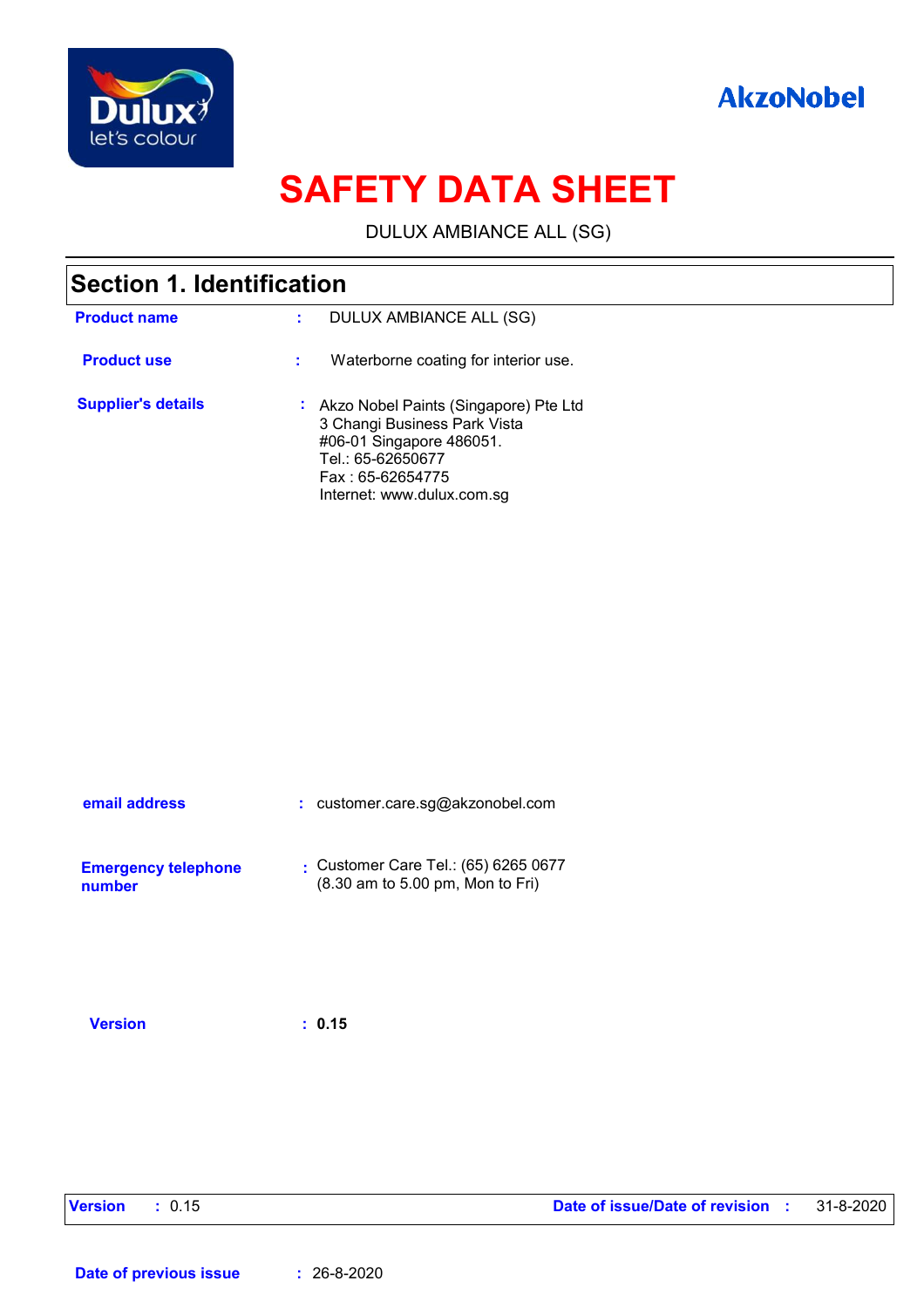## **Section 2. Hazards identification**

**Classification of the substance or mixture** **:** Not classified.

| <b>Signal word</b>                                                          | : No signal word.                                                                                                            |
|-----------------------------------------------------------------------------|------------------------------------------------------------------------------------------------------------------------------|
| <b>Hazard statements</b>                                                    | : No known significant effects or critical hazards.                                                                          |
| <b>Precautionary statements</b>                                             |                                                                                                                              |
| <b>General</b>                                                              | : P102 - Keep out of reach of children.<br>P101 - If medical advice is needed, have product container or label at hand.      |
| <b>Prevention</b>                                                           | : P262 - Do not get in eyes, on skin, or on clothing.                                                                        |
| <b>Response</b>                                                             | : P312 - Call a POISON CENTER or doctor/physician if you feel unwell.                                                        |
| <b>Storage</b>                                                              | : Not applicable.                                                                                                            |
| <b>Disposal</b>                                                             | : P501 - Dispose of contents and container in accordance with all local, regional,<br>national or international regulations. |
| <b>Hazardous ingredients</b>                                                | : 1-isopropyl-2,2-dimethyltrimethylene diisobutyrate<br>pyrithione zinc                                                      |
| <b>Other hazards which do not : None known.</b><br>result in classification |                                                                                                                              |

## **Section 3. Composition/information on ingredients**

**Substance/mixture :**

Mixture

| 6846-50-0<br>13463-41-7 |
|-------------------------|
|                         |

**There are no additional ingredients present which, within the current knowledge of the supplier and in the concentrations applicable, are classified as hazardous to health or the environment and hence require reporting in this section.**

**Occupational exposure limits, if available, are listed in Section 8.**

## **Section 4. First aid measures**

#### **Description of necessary first aid measures**

| <b>Eye contact</b>  | : Immediately flush eyes with plenty of water, occasionally lifting the upper and lower<br>eyelids. Check for and remove any contact lenses. Get medical attention if irritation<br>occurs.                                                                                                                                                               |
|---------------------|-----------------------------------------------------------------------------------------------------------------------------------------------------------------------------------------------------------------------------------------------------------------------------------------------------------------------------------------------------------|
| <b>Inhalation</b>   | : Remove victim to fresh air and keep at rest in a position comfortable for breathing.<br>Get medical attention if symptoms occur.                                                                                                                                                                                                                        |
| <b>Skin contact</b> | : Flush contaminated skin with plenty of water. Remove contaminated clothing and<br>shoes. Get medical attention if symptoms occur.                                                                                                                                                                                                                       |
| <b>Ingestion</b>    | : Wash out mouth with water. Remove victim to fresh air and keep at rest in a<br>position comfortable for breathing. If material has been swallowed and the exposed<br>person is conscious, give small quantities of water to drink. Do not induce vomiting<br>unless directed to do so by medical personnel. Get medical attention if symptoms<br>occur. |

#### **Most important symptoms/effects, acute and delayed Potential acute health effects**

| Version |  | 0.15 |
|---------|--|------|
|---------|--|------|

**Version :** 0.15 **Date of issue/Date of revision :** 31-8-2020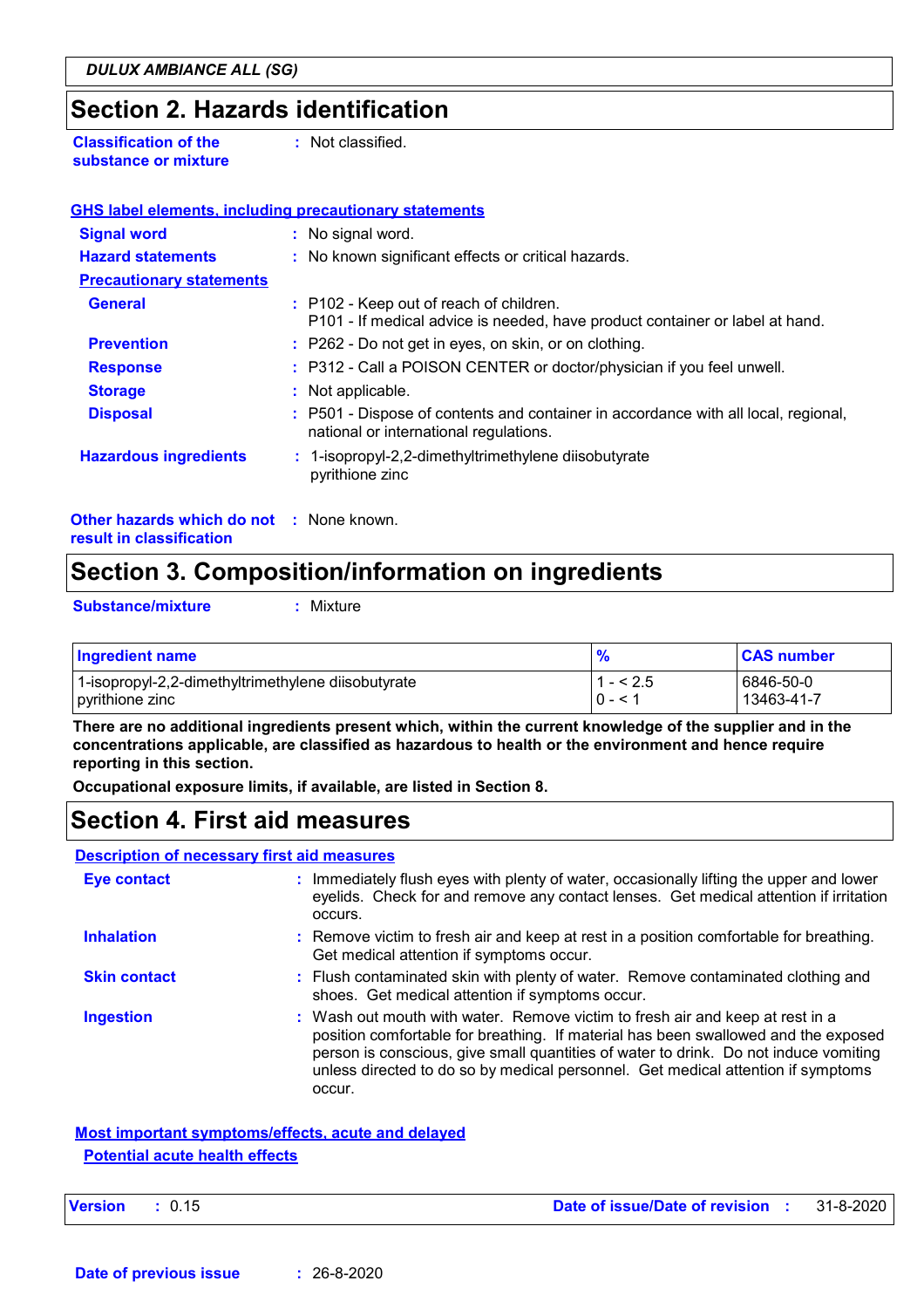## **Section 4. First aid measures**

| <b>Eye contact</b>                  | : No known significant effects or critical hazards.                                                                            |
|-------------------------------------|--------------------------------------------------------------------------------------------------------------------------------|
| <b>Inhalation</b>                   | : No known significant effects or critical hazards.                                                                            |
| <b>Skin contact</b>                 | : No known significant effects or critical hazards.                                                                            |
| <b>Ingestion</b>                    | : No known significant effects or critical hazards.                                                                            |
| <b>Over-exposure signs/symptoms</b> |                                                                                                                                |
| Eye contact                         | : No specific data.                                                                                                            |
| <b>Inhalation</b>                   | : No specific data.                                                                                                            |
| <b>Skin contact</b>                 | : No specific data.                                                                                                            |
| <b>Ingestion</b>                    | : No specific data.                                                                                                            |
|                                     |                                                                                                                                |
|                                     | Indication of immediate medical attention and special treatment needed, if necessary                                           |
| <b>Notes to physician</b>           | : Treat symptomatically. Contact poison treatment specialist immediately if large<br>quantities have been ingested or inhaled. |
| <b>Specific treatments</b>          | : No specific treatment.                                                                                                       |
| <b>Protection of first-aiders</b>   | : No action shall be taken involving any personal risk or without suitable training.                                           |
|                                     |                                                                                                                                |

**See toxicological information (Section 11)**

## **Section 5. Firefighting measures**

| <b>Extinguishing media</b><br><b>Suitable extinguishing</b><br>media<br><b>Unsuitable extinguishing</b><br>media | : Use an extinguishing agent suitable for the surrounding fire.<br>: None known.                                                                                                                    |
|------------------------------------------------------------------------------------------------------------------|-----------------------------------------------------------------------------------------------------------------------------------------------------------------------------------------------------|
| <b>Specific hazards arising</b><br>from the chemical                                                             | : In a fire or if heated, a pressure increase will occur and the container may burst.                                                                                                               |
| <b>Hazardous thermal</b><br>decomposition products                                                               | : Decomposition products may include the following materials:<br>carbon dioxide<br>carbon monoxide<br>metal oxide/oxides                                                                            |
| <b>Special protective actions</b><br>for fire-fighters                                                           | : Promptly isolate the scene by removing all persons from the vicinity of the incident if<br>there is a fire. No action shall be taken involving any personal risk or without<br>suitable training. |
| <b>Special protective</b><br>equipment for fire-fighters                                                         | : Fire-fighters should wear appropriate protective equipment and self-contained<br>breathing apparatus (SCBA) with a full face-piece operated in positive pressure<br>mode.                         |

## **Section 6. Accidental release measures**

|                                | <b>Personal precautions, protective equipment and emergency procedures</b>                                                                                                                                                                                                         |
|--------------------------------|------------------------------------------------------------------------------------------------------------------------------------------------------------------------------------------------------------------------------------------------------------------------------------|
| For non-emergency<br>personnel | : No action shall be taken involving any personal risk or without suitable training.<br>Evacuate surrounding areas. Keep unnecessary and unprotected personnel from<br>entering. Do not touch or walk through spilt material. Put on appropriate personal<br>protective equipment. |
| For emergency responders       | : If specialised clothing is required to deal with the spillage, take note of any<br>information in Section 8 on suitable and unsuitable materials. See also the<br>information in "For non-emergency personnel".                                                                  |

| 31-8-2020<br>Date of issue/Date of revision :<br><b>Version</b><br>0.15 |
|-------------------------------------------------------------------------|
|-------------------------------------------------------------------------|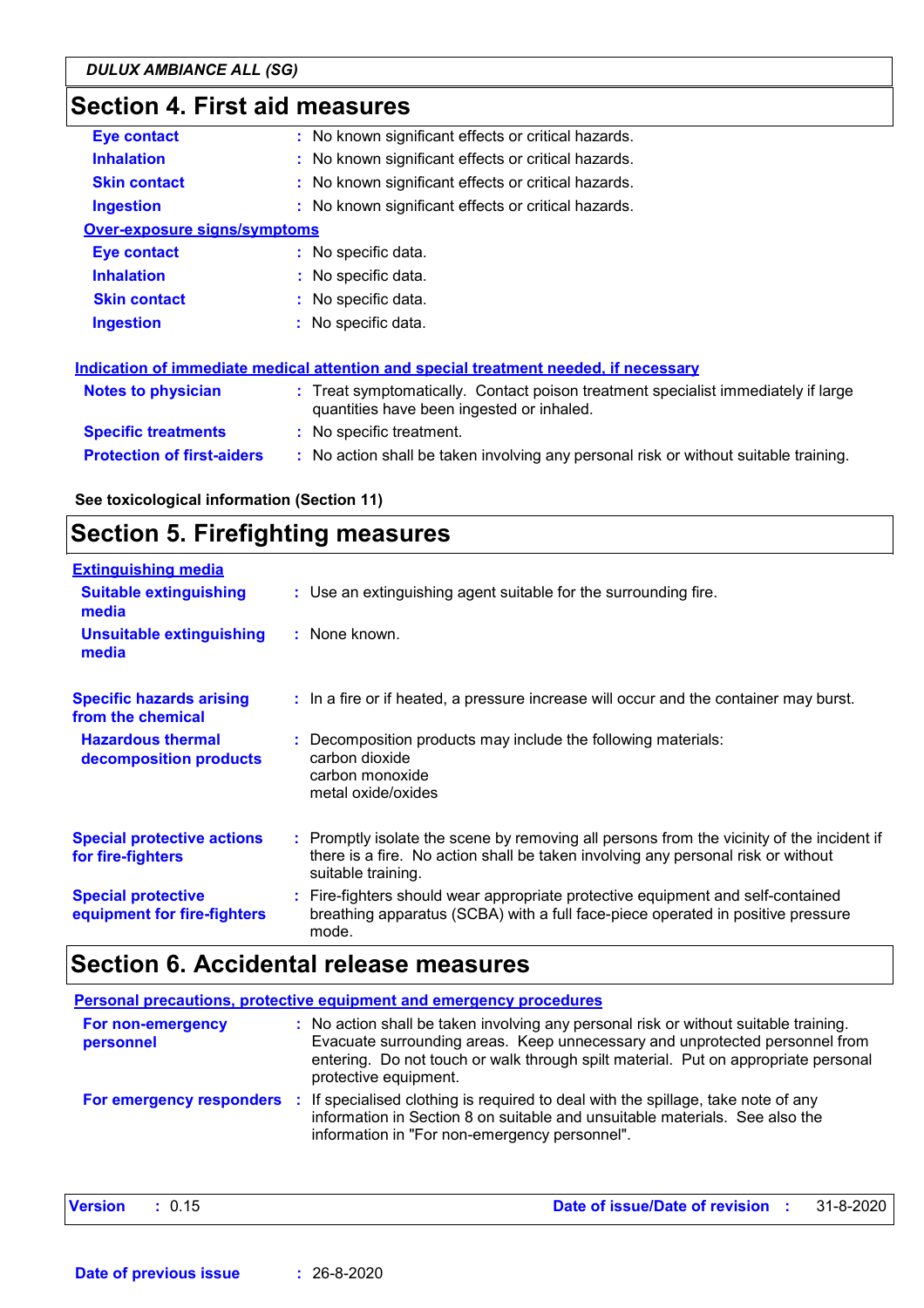### **Section 6. Accidental release measures**

| <b>Environmental precautions</b>                     | : Avoid dispersal of spilt material and runoff and contact with soil, waterways, drains<br>and sewers. Inform the relevant authorities if the product has caused environmental<br>pollution (sewers, waterways, soil or air).                                                                                                                                                                                                                                                                                                                                                               |
|------------------------------------------------------|---------------------------------------------------------------------------------------------------------------------------------------------------------------------------------------------------------------------------------------------------------------------------------------------------------------------------------------------------------------------------------------------------------------------------------------------------------------------------------------------------------------------------------------------------------------------------------------------|
| Methods and material for containment and cleaning up |                                                                                                                                                                                                                                                                                                                                                                                                                                                                                                                                                                                             |
| <b>Small spill</b>                                   | : Stop leak if without risk. Move containers from spill area. Dilute with water and mop<br>up if water-soluble. Alternatively, or if water-insoluble, absorb with an inert dry<br>material and place in an appropriate waste disposal container. Dispose of via a<br>licensed waste disposal contractor.                                                                                                                                                                                                                                                                                    |
| <b>Large spill</b>                                   | : Stop leak if without risk. Move containers from spill area. Prevent entry into sewers,<br>water courses, basements or confined areas. Wash spillages into an effluent<br>treatment plant or proceed as follows. Contain and collect spillage with non-<br>combustible, absorbent material e.g. sand, earth, vermiculite or diatomaceous earth<br>and place in container for disposal according to local regulations (see Section 13).<br>Dispose of via a licensed waste disposal contractor. Note: see Section 1 for<br>emergency contact information and Section 13 for waste disposal. |

## **Section 7. Handling and storage**

#### **Advice on general occupational hygiene Conditions for safe storage, : Store in accordance with local regulations. Store in original container protected including any incompatibilities** Eating, drinking and smoking should be prohibited in areas where this material is **:** handled, stored and processed. Workers should wash hands and face before eating, drinking and smoking. Remove contaminated clothing and protective equipment before entering eating areas. See also Section 8.2 for additional information on hygiene measures. from direct sunlight in a dry, cool and well-ventilated area, away from incompatible materials (see Section 10) and food and drink. Keep container tightly closed and sealed until ready for use. Containers that have been opened must be carefully resealed and kept upright to prevent leakage. Do not store in unlabelled containers. Use appropriate containment to avoid environmental contamination. See Section 10 for incompatible materials before handling or use. **Protective measures : Put on appropriate personal protective equipment (see Section 8). Precautions for safe handling**

## **Section 8. Exposure controls/personal protection**

#### None. **Environmental exposure controls :** Emissions from ventilation or work process equipment should be checked to ensure they comply with the requirements of environmental protection legislation. In some cases, fume scrubbers, filters or engineering modifications to the process equipment will be necessary to reduce emissions to acceptable levels. **Appropriate engineering controls :** Good general ventilation should be sufficient to control worker exposure to airborne contaminants. Wash hands, forearms and face thoroughly after handling chemical products, before eating, smoking and using the lavatory and at the end of the working period. Appropriate techniques should be used to remove potentially contaminated clothing. Wash contaminated clothing before reusing. Ensure that eyewash stations and safety showers are close to the workstation location. **Hygiene measures : Control parameters Individual protection measures Occupational exposure limits Version :** 0.15 **Date of issue/Date of revision :** 31-8-2020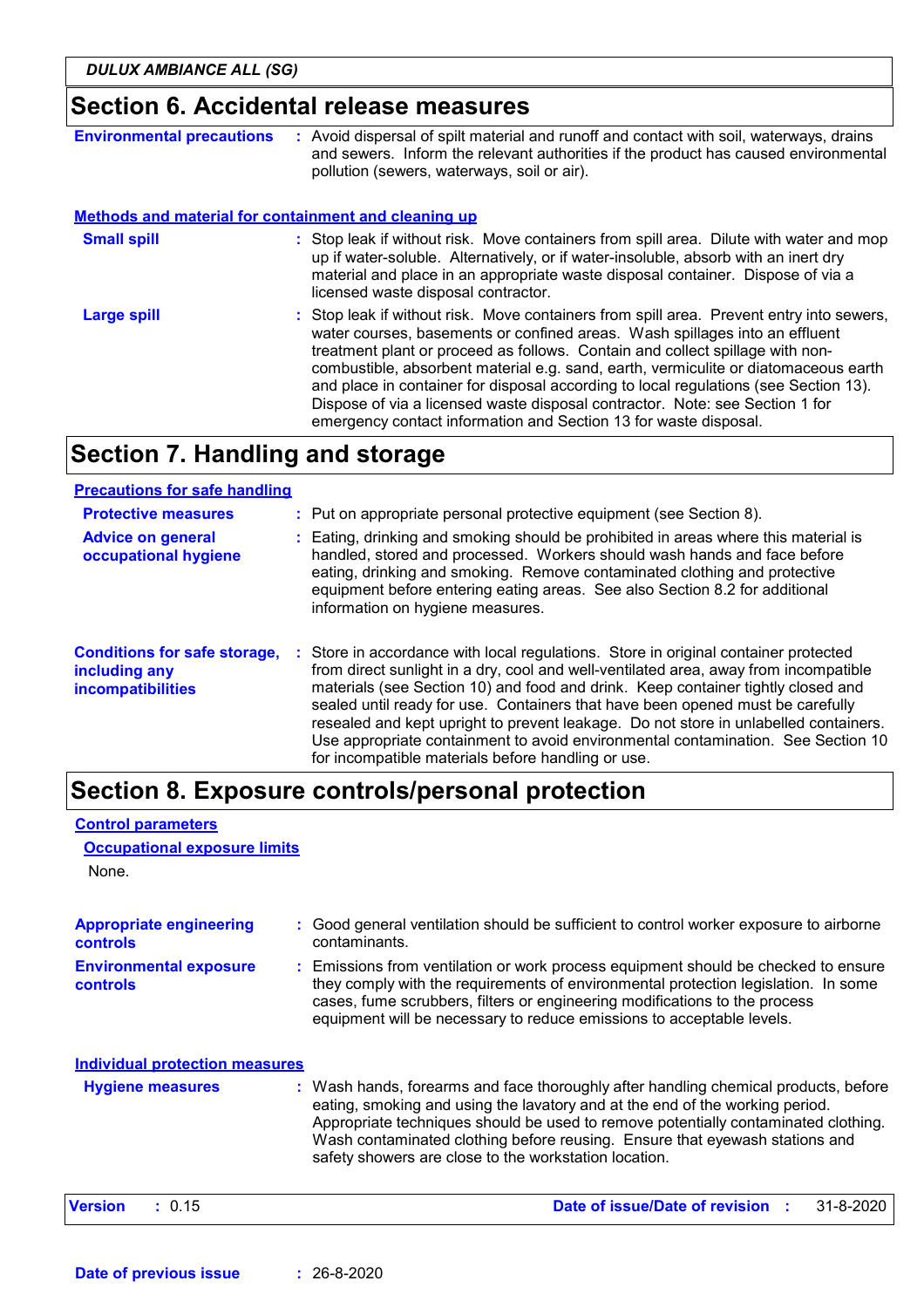## **Section 8. Exposure controls/personal protection**

| <b>Eye/face protection</b>    | : Safety eyewear complying with an approved standard should be used when a risk<br>assessment indicates this is necessary to avoid exposure to liquid splashes, mists,<br>gases or dusts. If contact is possible, the following protection should be worn,<br>unless the assessment indicates a higher degree of protection: safety glasses with<br>side-shields.                                                                                                                                                                                                             |
|-------------------------------|-------------------------------------------------------------------------------------------------------------------------------------------------------------------------------------------------------------------------------------------------------------------------------------------------------------------------------------------------------------------------------------------------------------------------------------------------------------------------------------------------------------------------------------------------------------------------------|
| <b>Skin protection</b>        |                                                                                                                                                                                                                                                                                                                                                                                                                                                                                                                                                                               |
| <b>Hand protection</b>        | : Chemical-resistant, impervious gloves complying with an approved standard should<br>be worn at all times when handling chemical products if a risk assessment indicates<br>this is necessary.                                                                                                                                                                                                                                                                                                                                                                               |
| <b>Gloves</b>                 | When prolonged or frequently repeated contact may occur, a glove with a protection<br>class of 6 (breakthrough time >480 minutes according to EN374) is recommended.<br>Recommended gloves: Viton $\circledR$ or Nitrile, thickness $\geq 0.38$ mm.<br>When only brief contact is expected, a glove with protection class of 2 or higher<br>(breakthrough time > 30 minutes according to EN374) is recommended.<br>Recommended gloves: Nitrile, thickness $\geq 0.12$ mm.<br>Gloves should be replaced regularly and if there is any sign of damage to the glove<br>material. |
|                               | The performance or effectiveness of the glove may be reduced by physical/chemical<br>damage and poor maintenance.                                                                                                                                                                                                                                                                                                                                                                                                                                                             |
| <b>Body protection</b>        | Personal protective equipment for the body should be selected based on the task<br>being performed and the risks involved and should be approved by a specialist<br>before handling this product.                                                                                                                                                                                                                                                                                                                                                                             |
| <b>Other skin protection</b>  | Appropriate footwear and any additional skin protection measures should be<br>selected based on the task being performed and the risks involved and should be<br>approved by a specialist before handling this product.                                                                                                                                                                                                                                                                                                                                                       |
| <b>Respiratory protection</b> | Based on the hazard and potential for exposure, select a respirator that meets the<br>appropriate standard or certification. Respirators must be used according to a<br>respiratory protection program to ensure proper fitting, training, and other important<br>aspects of use.                                                                                                                                                                                                                                                                                             |

## **Section 9. Physical and chemical properties**

| <b>Appearance</b>                                 |                                                        |
|---------------------------------------------------|--------------------------------------------------------|
| <b>Physical state</b>                             | : Liquid.                                              |
| <b>Colour</b>                                     | : Various: See label.                                  |
| <b>Odour</b>                                      | : Not available.                                       |
| <b>Odour threshold</b>                            | : Not available.                                       |
| pH                                                | Not available.                                         |
| <b>Melting point</b>                              | : Not available.                                       |
| <b>Initial boiling point and</b><br>boiling range | $: 100^{\circ}$ C                                      |
| <b>Flash point</b>                                | : Not applicable.                                      |
| <b>Burning time</b>                               | : Not applicable.                                      |
| <b>Burning rate</b>                               | : Not applicable.                                      |
| <b>Evaporation rate</b>                           | Not available.                                         |
| <b>Flammability (solid, gas)</b>                  | : Not available.                                       |
| Lower and upper explosive<br>(flammable) limits   | : Not available.                                       |
| <b>Vapour pressure</b>                            | : Not available.                                       |
| <b>Vapour density</b>                             | : Not available.                                       |
| <b>Relative density</b>                           | : 1,264                                                |
| <b>Solubility</b>                                 | Easily soluble in the following materials: cold water. |
| : 0.15<br><b>Version</b>                          | Date of issue/Date of revision :<br>31-8-2020          |
|                                                   |                                                        |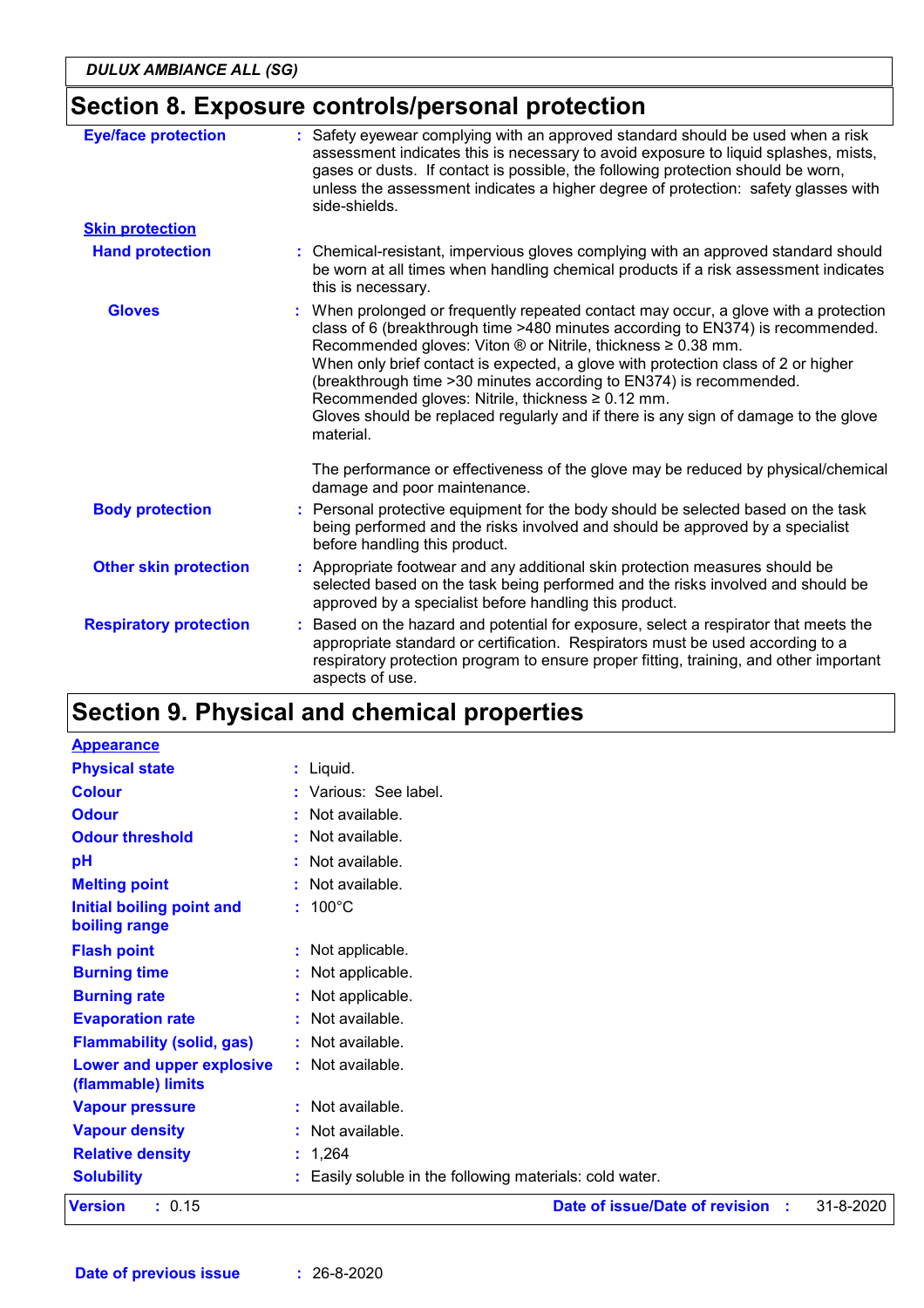## **Section 9. Physical and chemical properties**

| <b>Solubility in water</b>                        | : Not available.                                           |
|---------------------------------------------------|------------------------------------------------------------|
| <b>Partition coefficient: n-</b><br>octanol/water | $:$ Not available.                                         |
| <b>Auto-ignition temperature</b>                  | : Not available.                                           |
| <b>Decomposition temperature</b>                  | : Not available.                                           |
| <b>SADT</b>                                       | : Not available.                                           |
| <b>Viscosity</b>                                  | : Kinematic (room temperature): $10,28$ cm <sup>2</sup> /s |
|                                                   |                                                            |

## **Section 10. Stability and reactivity**

| <b>Reactivity</b>                                   | : No specific test data related to reactivity available for this product or its ingredients.              |
|-----------------------------------------------------|-----------------------------------------------------------------------------------------------------------|
| <b>Chemical stability</b>                           | : The product is stable.                                                                                  |
| <b>Possibility of hazardous</b><br><b>reactions</b> | : Under normal conditions of storage and use, hazardous reactions will not occur.                         |
| <b>Conditions to avoid</b>                          | : No specific data.                                                                                       |
| <b>Incompatible materials</b>                       | : No specific data.                                                                                       |
| <b>Hazardous decomposition</b><br>products          | : Under normal conditions of storage and use, hazardous decomposition products<br>should not be produced. |
| <b>SADT</b>                                         | : Not available.                                                                                          |

## **Section 11. Toxicological information**

#### **Information on toxicological effects**

#### **Acute toxicity**

Not available.

#### **Irritation/Corrosion**

Not available.

#### **Sensitisation**

Not available.

#### **Mutagenicity**

Not available.

#### **Carcinogenicity**

Not available.

#### **Reproductive toxicity**

Not available.

#### **Teratogenicity**

Not available.

#### **Specific target organ toxicity (single exposure)**

Not available.

#### **Specific target organ toxicity (repeated exposure)**

**Version :** 0.15 **Date of issue/Date of revision :** 31-8-2020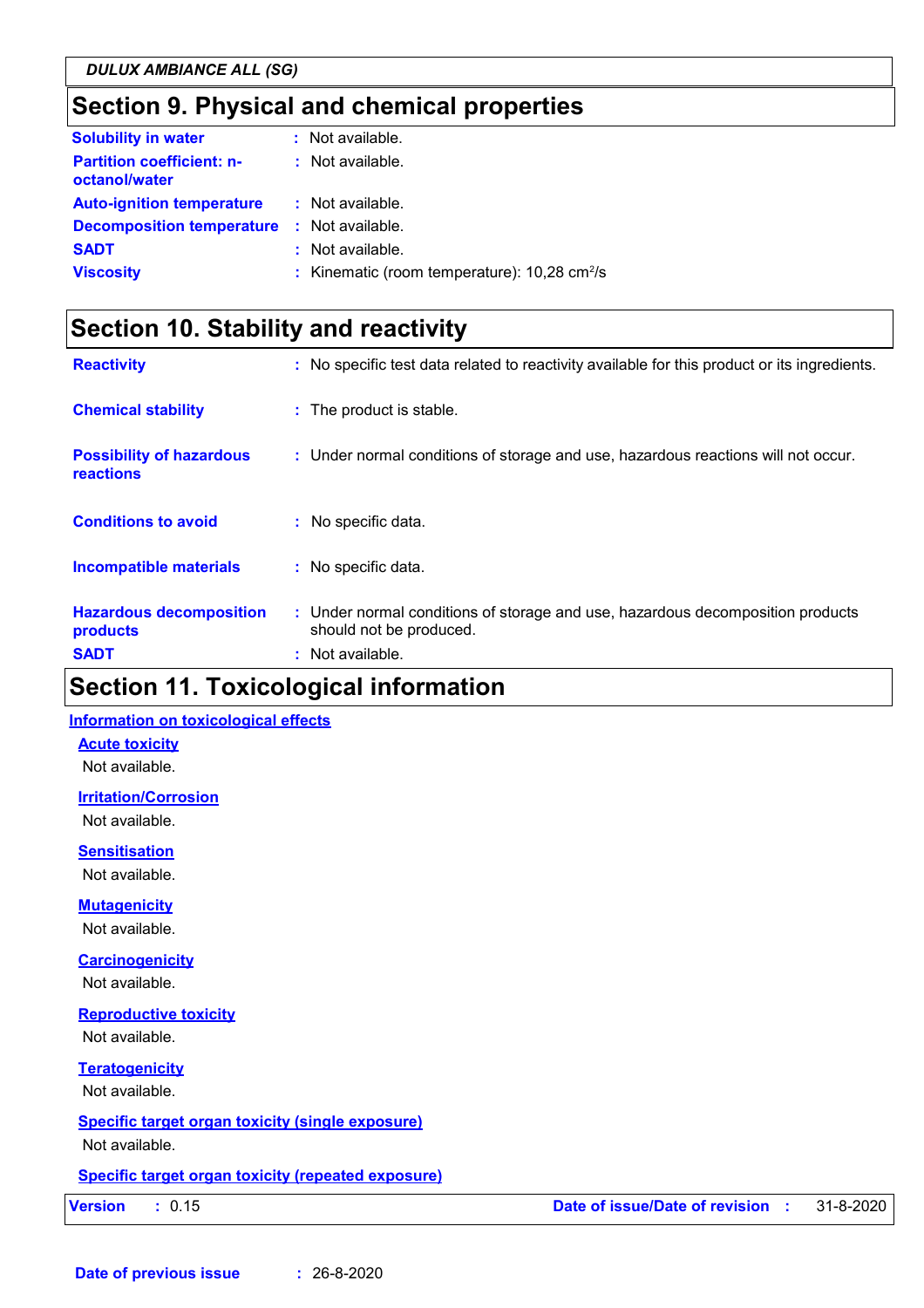## **Section 11. Toxicological information**

Not available.

#### **Aspiration hazard**

Not available.

| <b>Information on likely routes : Not available.</b><br>of exposure |                                                     |
|---------------------------------------------------------------------|-----------------------------------------------------|
| <b>Potential acute health effects</b>                               |                                                     |
| <b>Eye contact</b>                                                  | : No known significant effects or critical hazards. |
| <b>Inhalation</b>                                                   | : No known significant effects or critical hazards. |
| <b>Skin contact</b>                                                 | : No known significant effects or critical hazards. |
| <b>Ingestion</b>                                                    | : No known significant effects or critical hazards. |

|--|

| <b>Eye contact</b>  | : No specific data. |
|---------------------|---------------------|
| <b>Inhalation</b>   | : No specific data. |
| <b>Skin contact</b> | : No specific data. |
| <b>Ingestion</b>    | : No specific data. |

#### **Delayed and immediate effects as well as chronic effects from short and long-term exposure**

| <b>Short term exposure</b>                        |                                                     |  |  |
|---------------------------------------------------|-----------------------------------------------------|--|--|
| <b>Potential immediate</b><br>effects             | $:$ Not available.                                  |  |  |
| <b>Potential delayed effects</b>                  | $:$ Not available.                                  |  |  |
| <b>Long term exposure</b>                         |                                                     |  |  |
| <b>Potential immediate</b><br>effects             | $:$ Not available.                                  |  |  |
| <b>Potential delayed effects : Not available.</b> |                                                     |  |  |
| <b>Potential chronic health effects</b>           |                                                     |  |  |
| Not available.                                    |                                                     |  |  |
| <b>General</b>                                    | : No known significant effects or critical hazards. |  |  |
| <b>Carcinogenicity</b>                            | : No known significant effects or critical hazards. |  |  |
| <b>Mutagenicity</b>                               | : No known significant effects or critical hazards. |  |  |
| <b>Teratogenicity</b>                             | No known significant effects or critical hazards.   |  |  |
| <b>Developmental effects</b>                      | : No known significant effects or critical hazards. |  |  |
| <b>Fertility effects</b>                          | : No known significant effects or critical hazards. |  |  |

#### **Numerical measures of toxicity**

#### **Acute toxicity estimates**

| <b>Route</b>         | <b>ATE value</b> |
|----------------------|------------------|
| Inhalation (vapours) | 1578,9 mg/l      |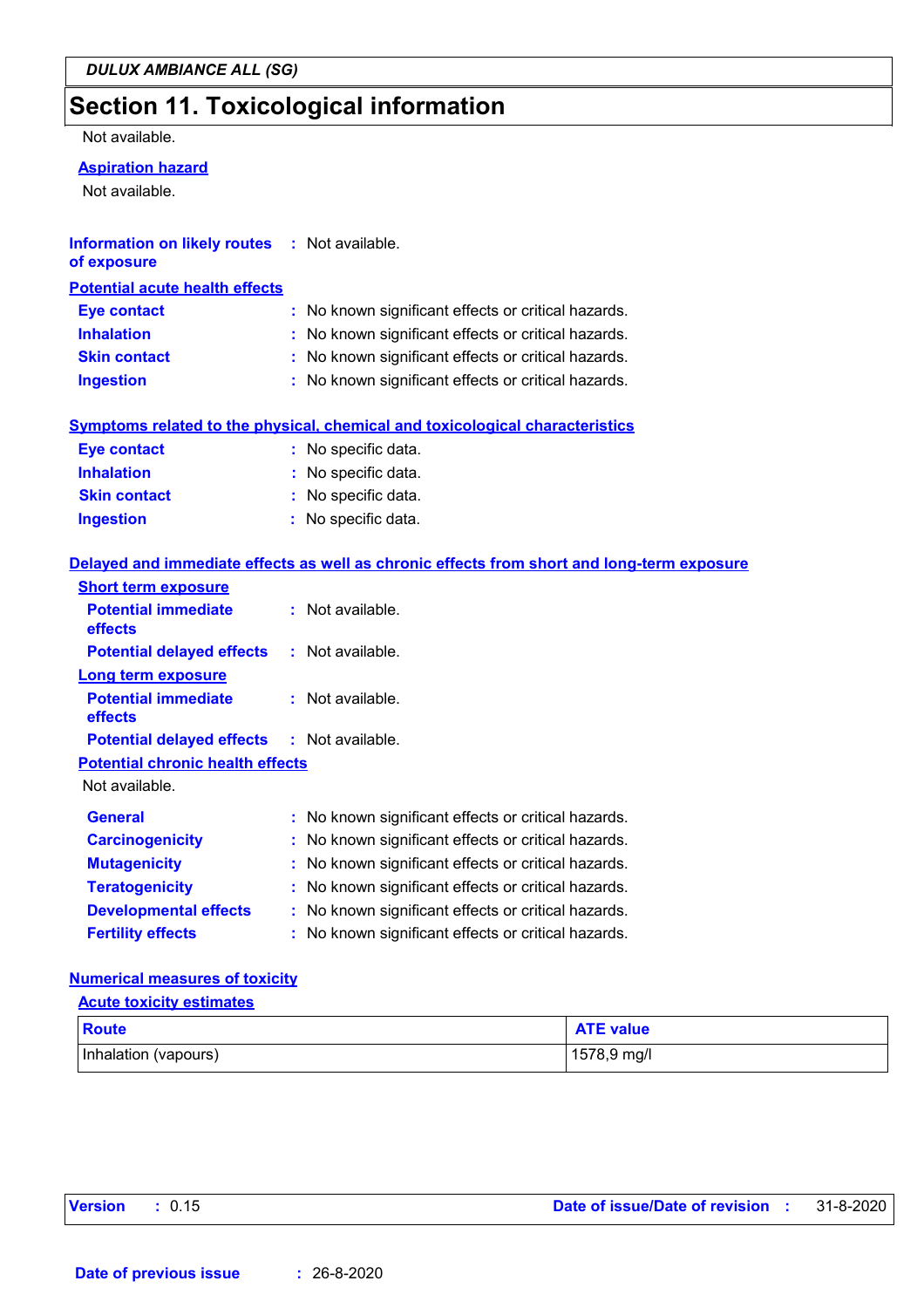## **Section 12. Ecological information**

#### **Toxicity**

| <b>Product/ingredient name</b> | <b>Result</b>                       | <b>Species</b>                      | <b>Exposure</b> |
|--------------------------------|-------------------------------------|-------------------------------------|-----------------|
| pyrithione zinc                | Acute EC50 0,51 µg/l Marine water   | Algae - Thalassiosira<br>pseudonana | 96 hours        |
|                                | Acute EC50 8,25 ppb Fresh water     | Daphnia - Daphnia magna             | 48 hours        |
|                                | Acute LC50 2,68 ppb Fresh water     | Fish - Pimephales promelas          | 96 hours        |
|                                | Chronic EC10 0,36 µg/l Marine water | Algae - Thalassiosira<br>pseudonana | 96 hours        |
|                                | Chronic NOEC 2,7 ppb Fresh water    | Daphnia - Daphnia magna             | 21 days         |

#### **Persistence/degradability**

Not available.

#### **Bioaccumulative potential**

| <b>Product/ingredient name</b> | ∣LoqP <sub>ow</sub> | <b>BCF</b> | <b>Potential</b> |
|--------------------------------|---------------------|------------|------------------|
| pyrithione zinc                | 0,9                 |            | low              |

| <b>Mobility in soil</b>     |                  |
|-----------------------------|------------------|
| <b>Soil/water partition</b> | : Not available. |
| <b>coefficient (Koc)</b>    |                  |

**Other adverse effects** : No known significant effects or critical hazards.

### **Section 13. Disposal considerations**

**Disposal methods** : The generation of waste should be avoided or minimised wherever possible. Disposal of this product, solutions and any by-products should at all times comply with the requirements of environmental protection and waste disposal legislation and any regional local authority requirements. Dispose of surplus and nonrecyclable products via a licensed waste disposal contractor. Waste should not be disposed of untreated to the sewer unless fully compliant with the requirements of all authorities with jurisdiction. Waste packaging should be recycled. Incineration or landfill should only be considered when recycling is not feasible. This material and its container must be disposed of in a safe way. Empty containers or liners may retain some product residues. Avoid dispersal of spilt material and runoff and contact with soil, waterways, drains and sewers.

### **SECTION 14: Transport information**

**Information pertaining to IATA and ADN is considered not relevant since the material is not packaged in the correct approved packaging required of these methods of transport.**

|                                           | <b>ADR</b>      | <b>IMDG</b>                                   |
|-------------------------------------------|-----------------|-----------------------------------------------|
| 14.1 UN number                            | Not regulated.  | Not regulated.                                |
| 14.2 UN proper<br>shipping name           | Not applicable. | Not applicable.                               |
| <b>14.3 Transport</b><br>hazard class(es) |                 |                                               |
| <b>Version</b><br>: 0.15                  |                 | Date of issue/Date of revision :<br>31-8-2020 |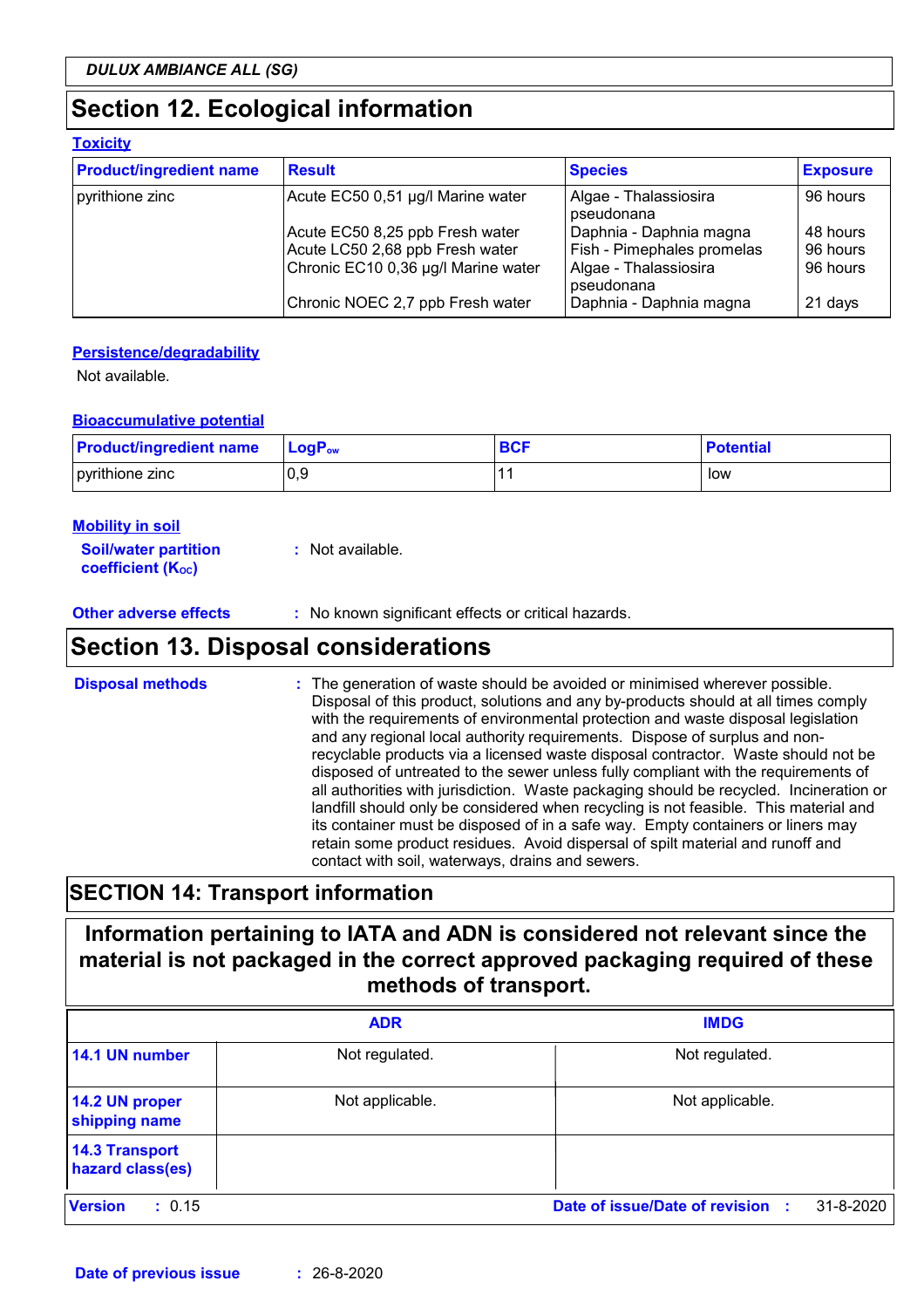| <b>DULUX AMBIANCE ALL (SG)</b> |
|--------------------------------|
|--------------------------------|

#### **Information pertaining to IATA and ADN is considered not relevant since the material is not packaged in the correct approved packaging required of these methods of transport.** Not applicable. Not applicable. Not applicable. Not applicable. Not available. Not applicable. **14.4 Packing group HI/Kemler number 14.5 Environmental hazards 14.6 Special precautions for user 14.7 Transport in bulk according to Annex II of Marpol and the IBC Code :** Not applicable. **Emergency schedules (EmS) Class Subsidiary class discussed by the set of the set of the set of the set of the set of the set of the set of the set of the set of the set of the set of the set of the set of the set of the set of the set of the set of the Marine pollutant Marine pollutant substances** No. Not available. **Additional information** - Harrison and the second control of the second control of the second control of the second control of the second No. **Section 15. Regulatory information Singapore - hazardous chemicals under government control** None. **International regulations Montreal Protocol (Annexes A, B, C, E)** Not listed. **Stockholm Convention on Persistent Organic Pollutants** Not listed. **Rotterdam Convention on Prior Informed Consent (PIC)** Not listed. **Chemical Weapon Convention List Schedules I, II & III Chemicals** Not listed. **UNECE Aarhus Protocol on POPs and Heavy Metals Safety, health and environmental regulations specific for the product :** SS586: Specification for hazard communication for hazardous chemicals and dangerous goods.

**Version :** 0.15 **Date of issue/Date of revision :** 31-8-2020